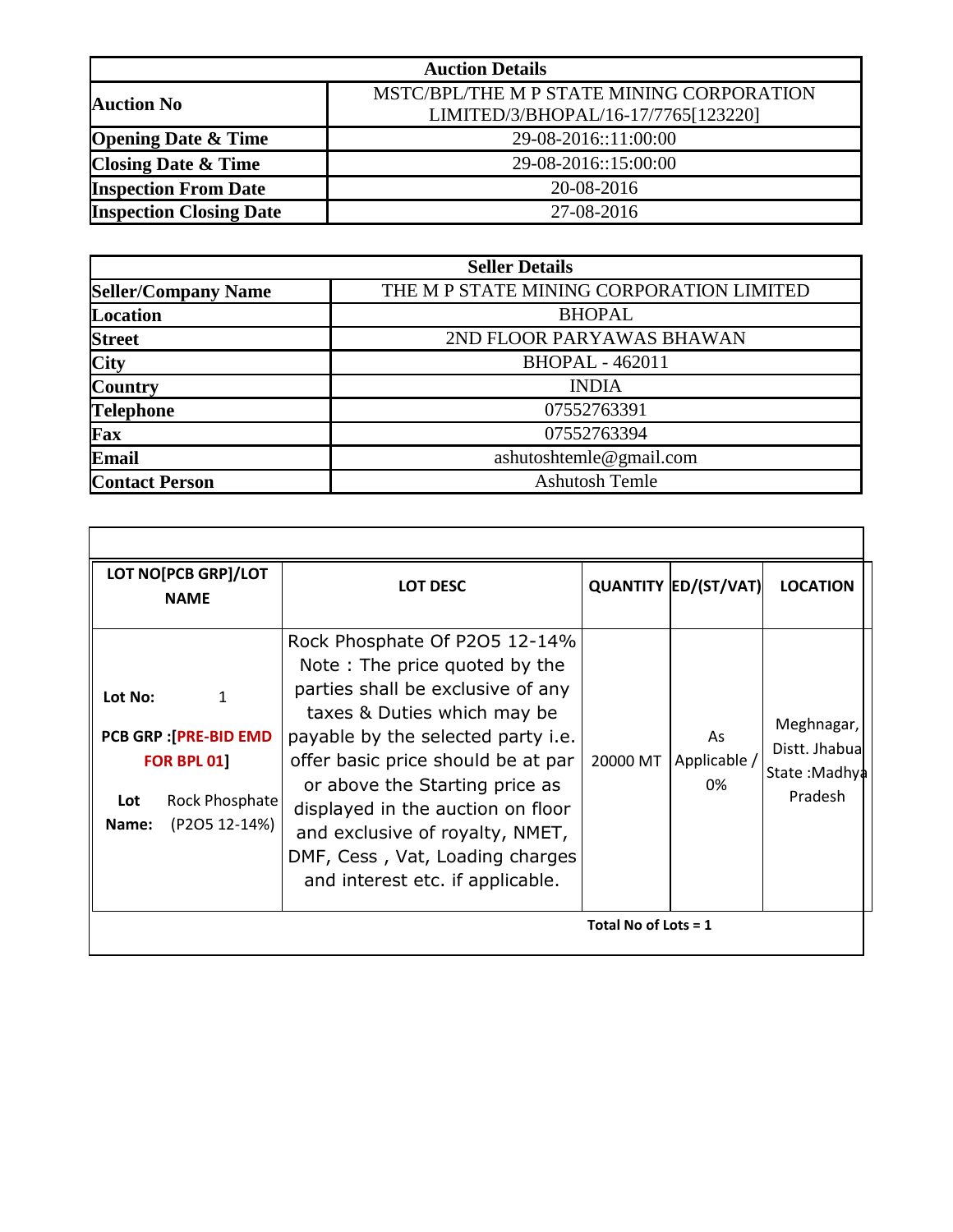# **SPECIAL TERMS & CONDITIONS**

**THE e-Auction SALE IS GOVERNED BY THE GENERAL TERMS & CONDITIONS (GTC), BUYER SPECIFIC TERMS & CONDITIONS (BSTC) AND SPECIAL TERMS & CONDITIONS (STC) OF THE e-Auction. IN CASE OF ANY CONFLICT OR DIFFERENCES AMONG ANY PROVISIONS OF GTC, BSTC & STC, THE PROVISIONS OF STC WILL PREVAIL OVER OTHERS IN THE PARTICULAR e-Auction.**

**IMPORTANT: ALL BIDDERS WHO ARE HAVING MORE THAN ONE UNIT MAY REGISTER AND BID AS A GROUP. IF SUCCESSFUL, SUCH BIDDERS SHALL HAVE TO FURNISH THE BREAKUP OF THE QUANTITY FOR EACH UNIT AT THE TIME OF PAYMENT.**

**I. PRE-BID EMD PAYMENT: FOR PARTICIPATION IN THIS AUCTION BUYERS MUST SUBMIT A PRE-BID EMD @ RS. 100/- PER MT FOR A MINIMUM QTY. OF 500 MT (i.e. A BIDDERS HAS TO DEPOSIT A MINIMUM PRE-BID OF RS.50,000/-) WITH MSTC THROUGH E PAYMENT GATEWAY BY RTGS/NEFT ONLY LATEST BY 26/08/2016.**

**II. ELIGIBILITY CRITERIA: Interested bidders are required to submit documents pertaining to eligibility criteria as per Clause No. 3**

| e-Auction Details               |                                                                                                                                                                                                                                                                                                                                        |  |  |  |
|---------------------------------|----------------------------------------------------------------------------------------------------------------------------------------------------------------------------------------------------------------------------------------------------------------------------------------------------------------------------------------|--|--|--|
| e-auction Date                  |                                                                                                                                                                                                                                                                                                                                        |  |  |  |
| e-auction<br><b>Time</b>        | 11:00 A.M. to 13:00 HRS.                                                                                                                                                                                                                                                                                                               |  |  |  |
| <b>Supply period</b>            | $3$ (Three Months)                                                                                                                                                                                                                                                                                                                     |  |  |  |
| e-auction<br>Quantity           | 20,000 MT                                                                                                                                                                                                                                                                                                                              |  |  |  |
| <b>Starting Price</b>           | <b>Rs. 1105 per MT</b>                                                                                                                                                                                                                                                                                                                 |  |  |  |
| <b>Pre-Bid EMD</b>              | Rs. 100/- Per MT (on or before DTD 26/08/2016)                                                                                                                                                                                                                                                                                         |  |  |  |
| Minimum Bid<br>Qty.             | <b>500 MT</b>                                                                                                                                                                                                                                                                                                                          |  |  |  |
| <b>Price</b><br>Increment       | In multiple of Rs.1/- Per MT                                                                                                                                                                                                                                                                                                           |  |  |  |
| <b>Qty.</b><br><b>Increment</b> | <b>50 MT</b>                                                                                                                                                                                                                                                                                                                           |  |  |  |
| Payment<br>Schedule             | Successful bidders shall arrange to make payment for minimum 10% of<br>the Total value within 15 days from the date of intimation as regards<br>acceptance of price by MPSMCL/MSTC. The balance payment shall be<br>made in three equal installments, each payable within first seven days of<br>September, October and November 2016. |  |  |  |
|                                 | Buyer will mandatorily ensure lifting of entire allotted materials within<br>the stipulated supply period (i.e. 3 Months from 1st of September 2016)<br>to avoid forfeiture of Security Deposit. Buyer will also submit their<br>material lifting plan well in advance to the authorized person of                                     |  |  |  |

**III. Other bidding related details are mentioned in the table below:**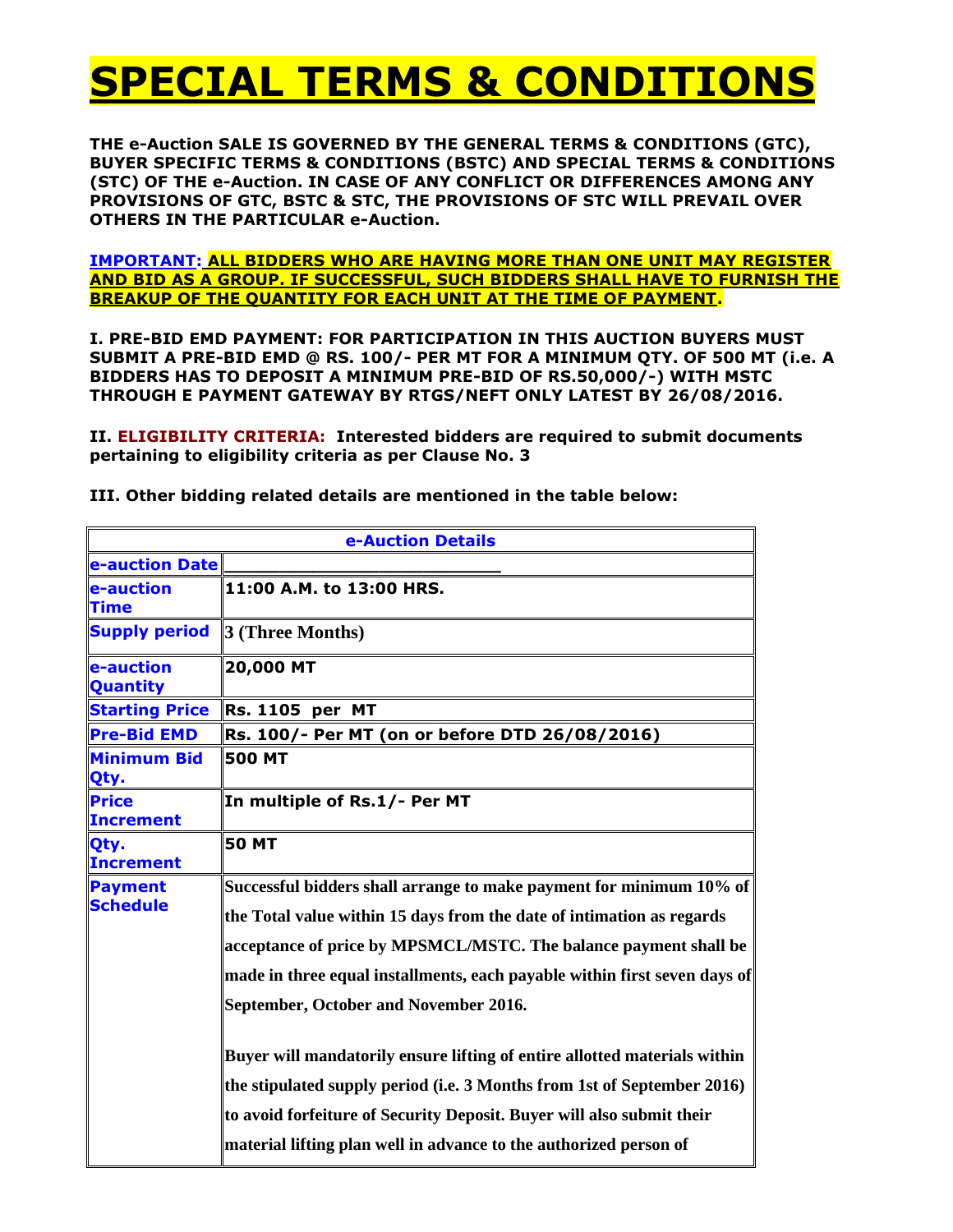**MPSMCL at Meghnagar for procedural convenience.**

**No RO will be released for material for which payment has not been received.**

**IV. All the bid offers received in the e-Auction will be valid till the issuance of Sale Intimation Letter or 30 days, whichever is later.**

#### **THE TERMS & CONDITIONS INCLUDING THE LIST OF MATERIAL APPEARING ON THE DATE OF E-AUCTION IS FINAL AND BINDING ON THE PARTICIPANT BIDDERS. THE SAME MAY PLEASE BE DOWNLOADED FOR ANY FURTHER REFERENCE.**

**(1) The M.P.STATE MINING CORPORATION LTD. BHOPAL (Contact Person : Shri Ashutosh Temle S.DGM (Mines) Meghnagar\_PH. 0755-2763391/92, FAX No. 0755-2763394 and 07390-284403, 284453 ( FAX). MPSMCL, the Owner/Seller, will be hereinafter referred to as PRINCIPAL.**

**and MSTC Ltd., the Selling Agent of the PRINCIPAL, having its office at Bhopal will be hereinafter referred to as MSTC (Contact Person : Shri S.K.TIWARY, MANAGER, PH.0755- 2570664, 2552241, FAX.4075720). Wherever the word buyer is indicated, it will be referred to as successful bidder.**

**(2) The General Terms & Conditions (GTC) displayed on the e-Auction Website of MSTC shall be construed to be an integral part of the offer and the Bidder may like to download the same for their record. However, in case of any conflict between the STC and GTC, the STC shall prevail.**

- **(3) PRE –BID EMD at a rate of Rs.100/- PMT**
- **(4) Notification:**

# **4.1. The e-Auction will be for dispatches through road only.**

**4.2** LOADING CHARGES: - Loading and Transportation to be arranged by successful bidder and entire expenses in this regard are to be borne by them.

4.3 MOISTURE REBATE: - Rebate allowed on moisture exceeding 3% by weight, determined at the time of dispatch of minerals.

**4.4** Bidders/Buyers will be permitted to visit the Rock phosphate Mines, Meghnagar except on holidays, during the working hours of all working days between 8:00 AM to 3:00 PM. However Stock Material shall be available for pre-bid inspection from date of e- auction notice till the day preceding the auction date.

Auction Details of Meghnagar Rock Phosphate is enclosed.

# **(5) Bidding Process:**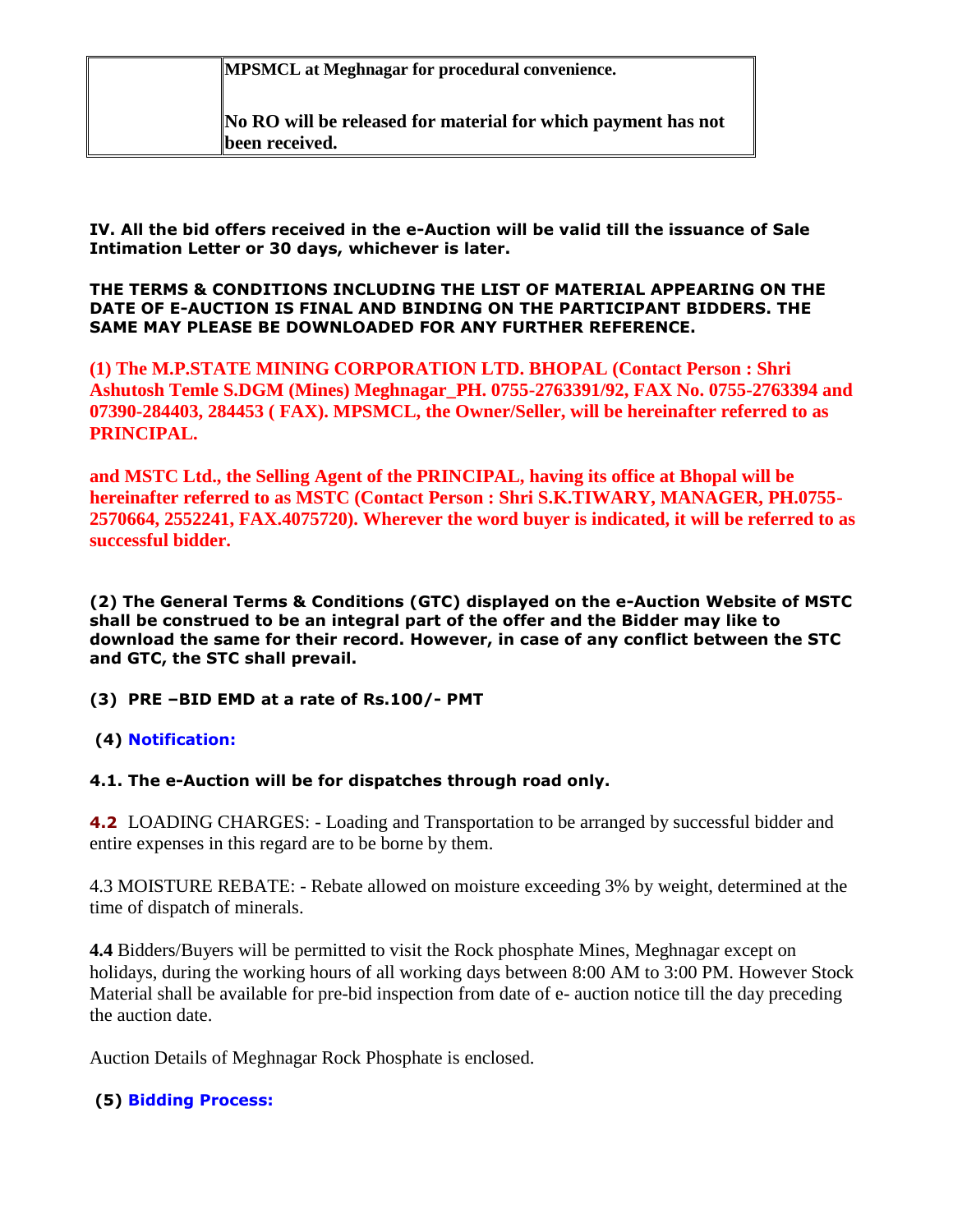**5.1 The registered Bidders shall be required to record their acceptance after login, of the Terms & Conditions of the e-Auction before participation in the actual Bidding Process.**

**5.2 Prospective Bidders are entitled to bid for the quantity to the extent of amount of Pre-Bid EMD available in the bidder's account with M/s. MSTC Limited at the time of bidding.**

**5.3 The Bidders while bidding shall quote their "Bid Price" at par or above the Starting price per MT of Rockphosphate in Indian Rupee as base price on Ex-Meghnagar Mines basis, Exclusive of Royalty, NMET, DMF, CESS, Loading Charges, Sales Tax and interest, etc, if applicable.**

**5.4 Sales Tax / VAT shall be charged extra as applicable. 'C' forms are to be submitted in advance in the absence of which Release Order shall be issued at prevailing rate of CST and the difference shall be retained in cash for that particular sale and shall be credited back to the buyer's account on receipt of 'C' form in original.**

**5.5 The date, time and period of e-Auction as notified in advance including closing time on portal of M/s. MSTC Limited shall be adhered to except in the event of force majeure. However, the closing time of e-Auction will be automatically extended up to last Bid time, plus 10 minutes, so that opportunity is given to other Bidders for making an improved Bid.**

**5.6 The Starting price of this e-Auction shall be Rs. 1105 /- per MT. Bidders shall be free to bid at and above the start price. Further the bidder shall offer successive bids (per MT) in the increment in multiple of Rs.1/- (Rupee One only) during the normal e-Auction period and the extended period.**

**5.7 The bidder shall bid for minimum quantity of 500 MT. Further the bidder shall offer successive bids in the increment of 50 MT. The figure mentioned against the link "MPQ LEFT" available on the buyers screen is an indicator of the quantity for which a bidder can bid. The figure mentioned against "MPQ LEFT" on buyer's screen shall be for the entire e-Auction.**

**5.8 While maintaining the secrecy of Bidder's identity, the web site shall register and display on screen the highest bid prices of various different allocated quantities at that point of time. The system will not allow a bidder to bid in excess of his entitled quantity as per his EMD. However, once the bidder is out-bided by another, the particular bidder shall become eligible for making an improved bid offer. For example, Bidder 'A' who has deposited pre-bid EMD for 2000 MT of Rock Phosphate submits the following bids:**

- **1000 MT @ Rs.6000/-.**
- **600 MT @ Rs.6020/-.**
- **400 MT @ Rs.6010/-.**

**After submission of these bids, Bidder 'A' will not be able to further improve these bids, either in terms of Price or Quantity. As the bidding progresses, Bidder A will be able to bid further only for that quantity that gets cut from his quota of allotted quantity.**

**5.9 Following criteria would be adopted for each lot in deciding the successful bidders:**

**(a) Preference will be accorded to the highest bid price in the descending order (HI, H2, H3 and so on) as long as the offered quantity is available for allocation.**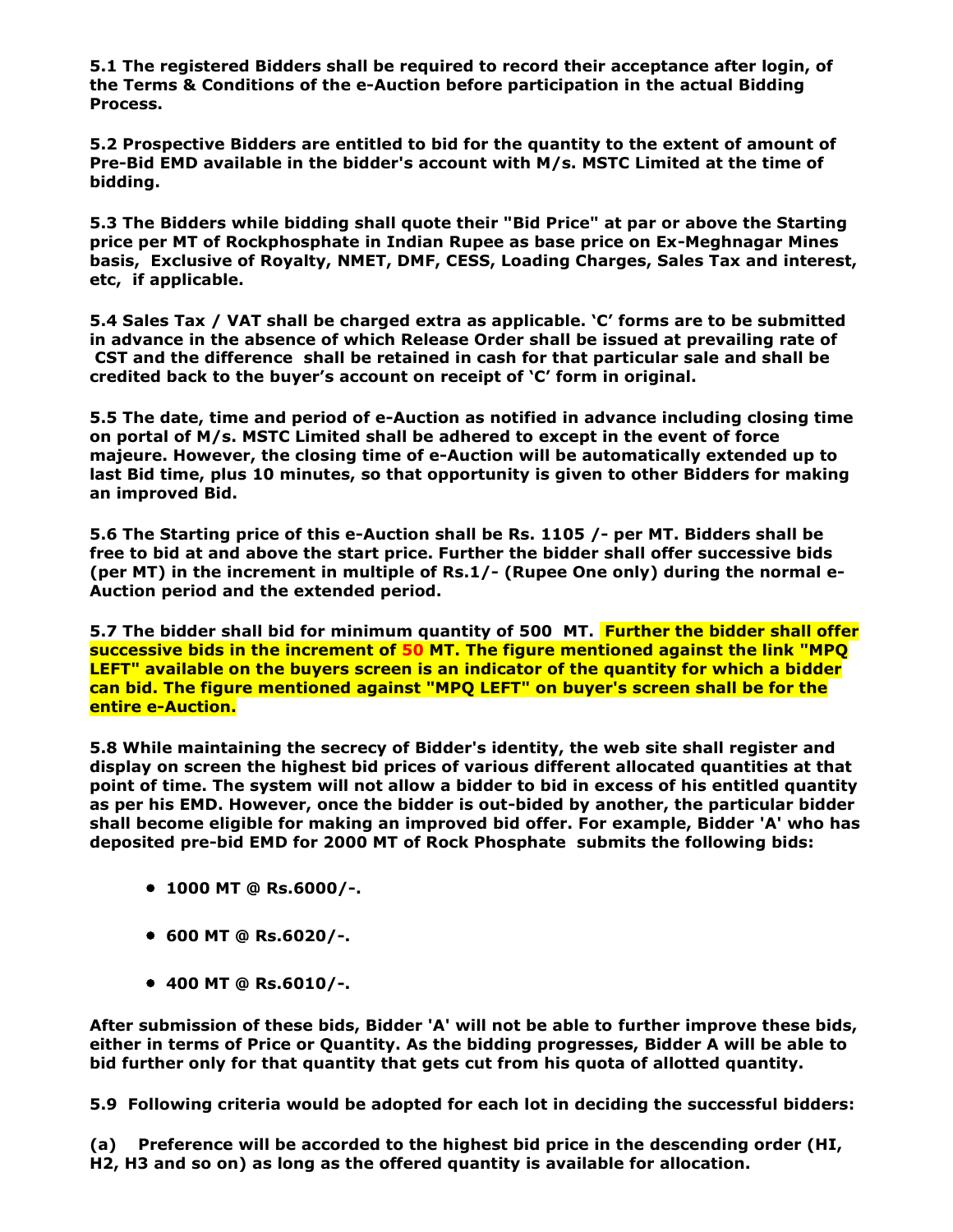**(b) Preference If two or more buyers bid the same highest price, precedence for allotment will be accorded to the buyer who has placed the bid for the higher quantity.**

**(c) Preference In case, two or more buyers bid the same price and the same quantity, precedence will be given to the buyer who has offered its bid first with reference to time.**

**5.10 THE ONLINE AUCTION WILL BE DONE AS PER THE FOLLOWING METHODOLOGY:**

**(a) The bidders have to bid for per MT price and the Quantity (in accordance with Clause 5.6 and 5.7) they want to book at that price with a maximum limit of quantity for which bidders had provided Pre-Bid EMD.**

**(b) Methodology for the single stage online bidding is mentioned here under. Assume that the total quantity available is 900 MT and customers bid for certain quantity at a certain price as illustrated in the following table:**

|               | <b>Bid</b>  | <b>Bid Quantity</b> | <b>Bid Price</b> | <b>Allocated Quantity</b> |
|---------------|-------------|---------------------|------------------|---------------------------|
| <b>Bidder</b> | <b>Time</b> | (MT)                | (Rs/MT)          | (MT)                      |
| B             | 9.40        | 100                 | 8650             | 100                       |
| F             | 9:39        | 350                 | 8600             | 350                       |
| D             | 9:36        | 300                 | 8600             | 300                       |
| A             | 9:32        | 100                 | 8600             | 100                       |
| Е             | 9:34        | 100                 | 8600             | 50                        |
| С             | 9:30        | 300                 | 8550             | 0                         |

1. **Bidder B is the highest bidder @ Rs.8650/- per MT; hence the system allocates his bidden quantity i.e. 100 MT.**

2. **There are 4 bidders @ Rs.8600/- per MT, since bidder F's bid was for 350 MT (highest quantity at Rs.8600/- per MT), the system allocates his bid quantity in full.**

3. **Bidder D's bid was for 300 MT & since the quantity was still available at Rs.8600/ per MT the software allocates bidder D 300 MT.**

4. **Since bidder A placed his bid earlier than bidder E i.e. 9:32 Hrs hence the software gives first preference to bidder A & allocates him available quantity first.**

5. **After this allocation, since only 50 MT are available, the same is allocated to bidder E.**

6. **Since all the quantity is exhausted at higher bid price than Rs.8550/- per MT, therefore no quantity is allocated to bidder C. If Bidder C wants to win any quantity then they have to place bid in terms of higher price or greater quantity.**

**Note: All the allocations will be provisionally under STA (Subject to Approval). The Principal will give approval/rejection based on the rate at which they intend to sell. All the rates equal to and above the rate decided by the Principal shall be accepted. The pre-bid EMD shall be retained with MSTC till the decision is given by the Principal.**

# **(6) Post e-Auction Process:**

**6.1 Each successful bidder will be intimated through e-mail by MSTC Limited SUBJECT TO APPROVAL OF THE BID BY MPSMCL, however, it will be the responsibility of the**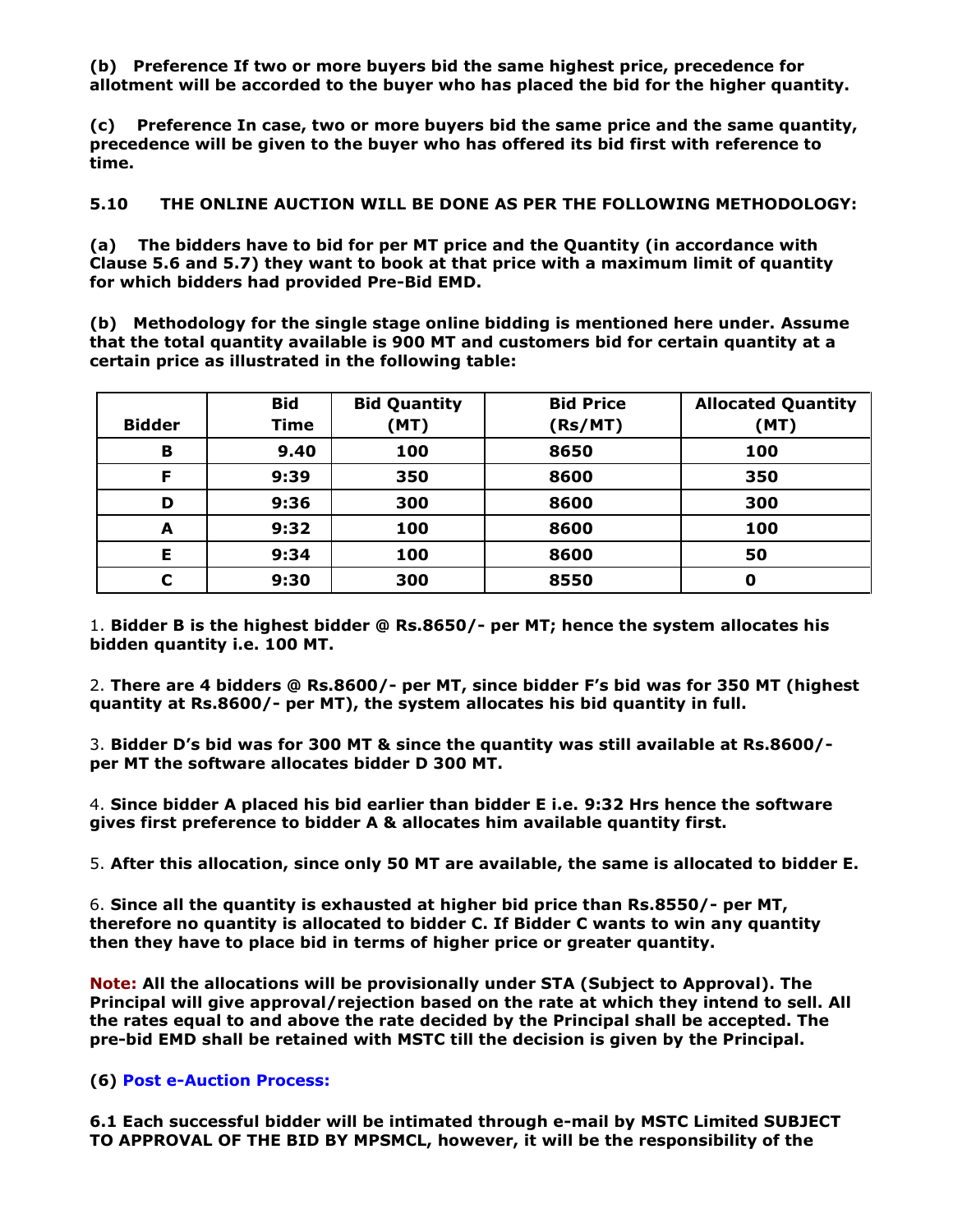**bidder to personally see and download the result displayed on website of M/s MSTC Ltd. (www.mstcecommerce.com) after close of e-Auction.**

**6.2 The successful bidders will be required to deposit Rockphosphate value with MPSMCL strictly as per Clause 7 of the terms of payment after the intimation by MSTC.**

**6.3 If the successful bidder is a group company, it shall furnish the detailed quantity breakup for individual units at the time of payment and accordingly MPSMCL shall issue Release Order for that unit.**

**6.4 If the successful bidder is a trader, he should furnish the details of the manufacturing unit/destination at the time of payment and MPSMCL shall issue Release Order for that unit only.**

**6.5 Equivalent amount of EMD of successful bidder corresponding to successful bid quantity, shall be blocked and will be transferred to MPSMCL by MSTC Limited alongwith the bid sheet.**

**(7) Terms of Payment:**

**7.1. Successful bidder /buyer shall be eligible to take delivery from Meghnagar Mine Dist Jhabua and to ensure the same they are advised to make payment arrangement as under:-**

**a. Successful bidders shall furnish payment for minimum 10% of the Rock phosphate value within 15 days from the date of intimation by MSTC (subject to approval by MPSMCL).** 

**NOTE: The balance payment shall be made in three equal installments, each** 

**payable within first seven days of September, October and November 2016.** 

**Buyer will mandatorily ensure lifting of entire allotted materials within the** 

**stipulated supply period (i.e. 3 Months from 1st of September 2016) to avoid** 

**forfeiture of Security Deposit. Though MD, MPSMCL reserves the right to** 

**alter/extend the supply period. Buyer will also submit their material lifting plan** 

**well in advance to the authorized person of MPSMCL at Meghnagar for** 

**procedural convenience.**

**b. The total quantity offered in this e-Auction will have to be lifted by successful bidder upto 30.11.2016 or extended period as per 7.1.a . Failure to do so shall result in forfeiture of security deposit @ Rs 100/- per MT by MPSMCL for the unlifted quantity as per clause 10.**

**c. Registration as a bidder for e-Auction of Rockphosphate shall in no case imply registration as a permanent customer of MPSMCL for normal business process at any point of time.**

**7.2 The security deposit of Rs.100/- Per MT (as converted from the Pre-Bid EMD amount) shall not be treated as an adjustment towards the Rockphosphate value, but**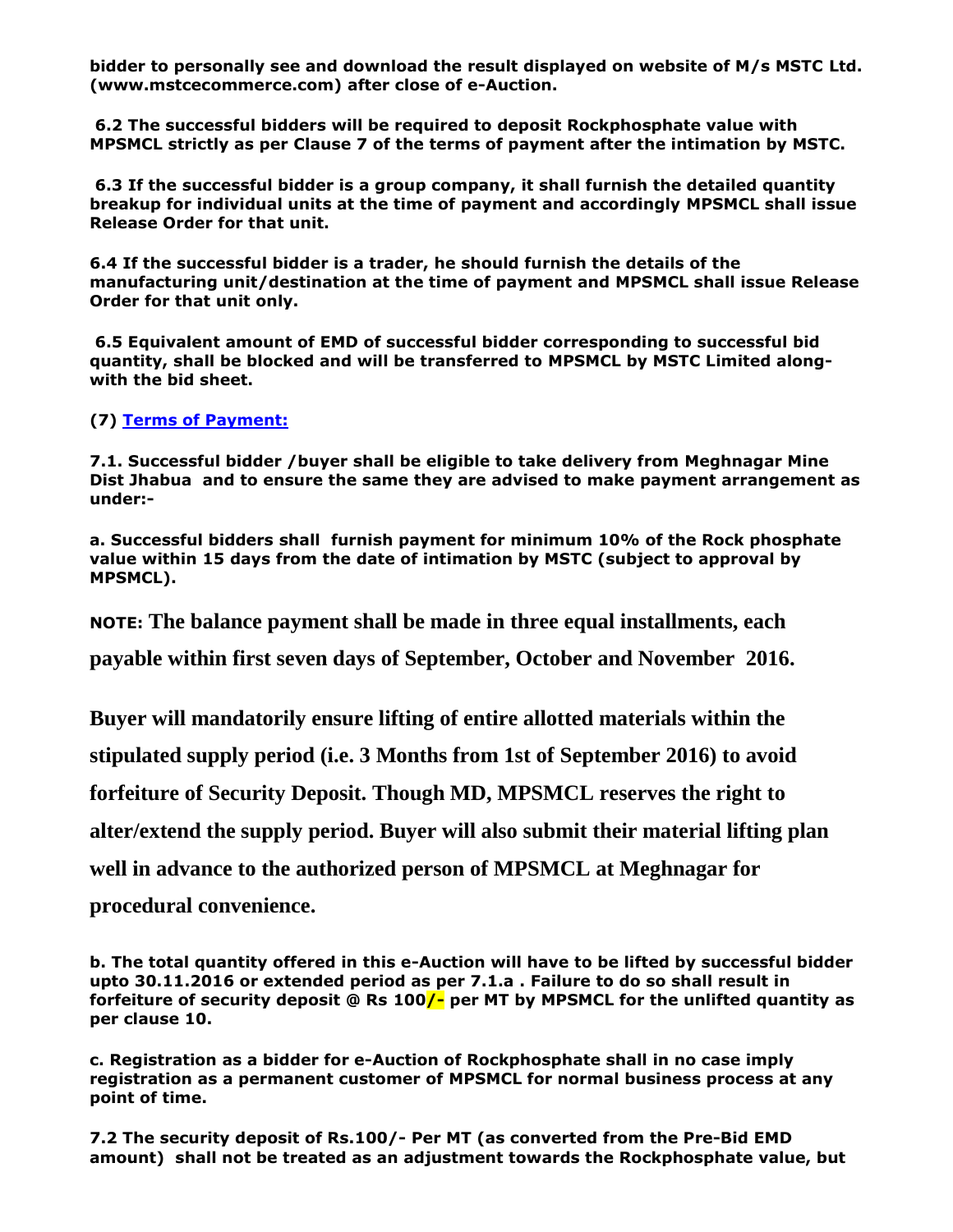**would stand converted into a 'Security Deposit' for performance of the bidders towards completion of the said transaction.**

**7.3 Refund of Security Deposit: The security deposit would be refunded to the successful bidder, only after completion of lifting of Rockphosphate, after deducting for any loss or damages caused to MPSMCL's property, while lifting the Rockphosphate. However, in the event of default in performance by the bidder, the provision of forfeiture of the 'Security Deposit' as stipulated in Clause 10, would be applicable and invoked by MPSMCL.**

**7.4 The Rockphosphate value as in Clause 7.1 above shall be deposited by way of demand draft /pay order, drawn in favour of M/s. MP State Mining Corporation Limited, payable at Meghnagar, Dist. Jhabua (M. P.). Release Orders shall be issued for the quantity for which the payment is received/ credited to MPSMCL's account. The buyers shall also have the option of making e-Payment through NEFT/RTGS.**

**The bank details of M/s MP State Mining Corporation Limited , Meghnagar are:-**.

The bank details of M/s MPSMCL is:

" THE MADHYA PRADESH STATE MINING CORPORATION LIMITED" payable at Meghnagar S.B.I. current account No. 11509529093 , IFS Code : SBIN0004581, Station Road Tehsil- Thandla, Dist. Jhabua

**(8) Procedure of Rockphosphate Delivery**

**8.1 MPSMCL shall issue separate Release Orders to the successful bidders in terms of Clause (7) after realization of each installment of payment. The Buyer has to submit the option through a Sale / Delivery Order mentioning the destination and the Release Order issued by MPSMCL would indicate the same accordingly along with the destination.**

**8.2 The delivery period to complete the lifting of the entire bid quantity shall be before 30.11.2016 or extended period, if any. Rockphosphate sold, but not lifted within the specified delivery period will become the property of MPSMCL.**

**8.3 It is the responsibility of the Bidder/Buyer to take delivery of the Rockphosphate from the mines, strictly adhering to the safety precautions and the provisions of Environment Protection Act. The loading of the Rockphosphate into the trucks arranged by the buyer themselves. Transportation of Rockphosphate to the buyer's premises shall be the sole responsibility of the buyer only at their own cost and they shall fully ensure the safety rules as well as prevent any spillage causing pollution issues.**

**8.4 The Quality of the Rockphosphate will be determined as per the analysis carried out at our Laboratory / Laboratory authorized by MPSMCL which is final and binding. The Quantity of the Rockphosphate for billing and all other purposes will be determined as per net weight recorded at Meghnagar Mine weigh-bridge.**

**(9) Refund of EMD for Unsuccessful bidders: In case of unsuccessful bidders, pre-Bid EMD shall be refunded by MSTC Limited after the e-Auction is over, on the bidder's request. The unsuccessful bidders need to mail their Bank account details for the same at mstcbhopal@mstcindia.co.in.**

**(10) Forfeiture of Security Deposit: The security deposit of the successful Bidders will be liable for forfeiture in the following cases:-**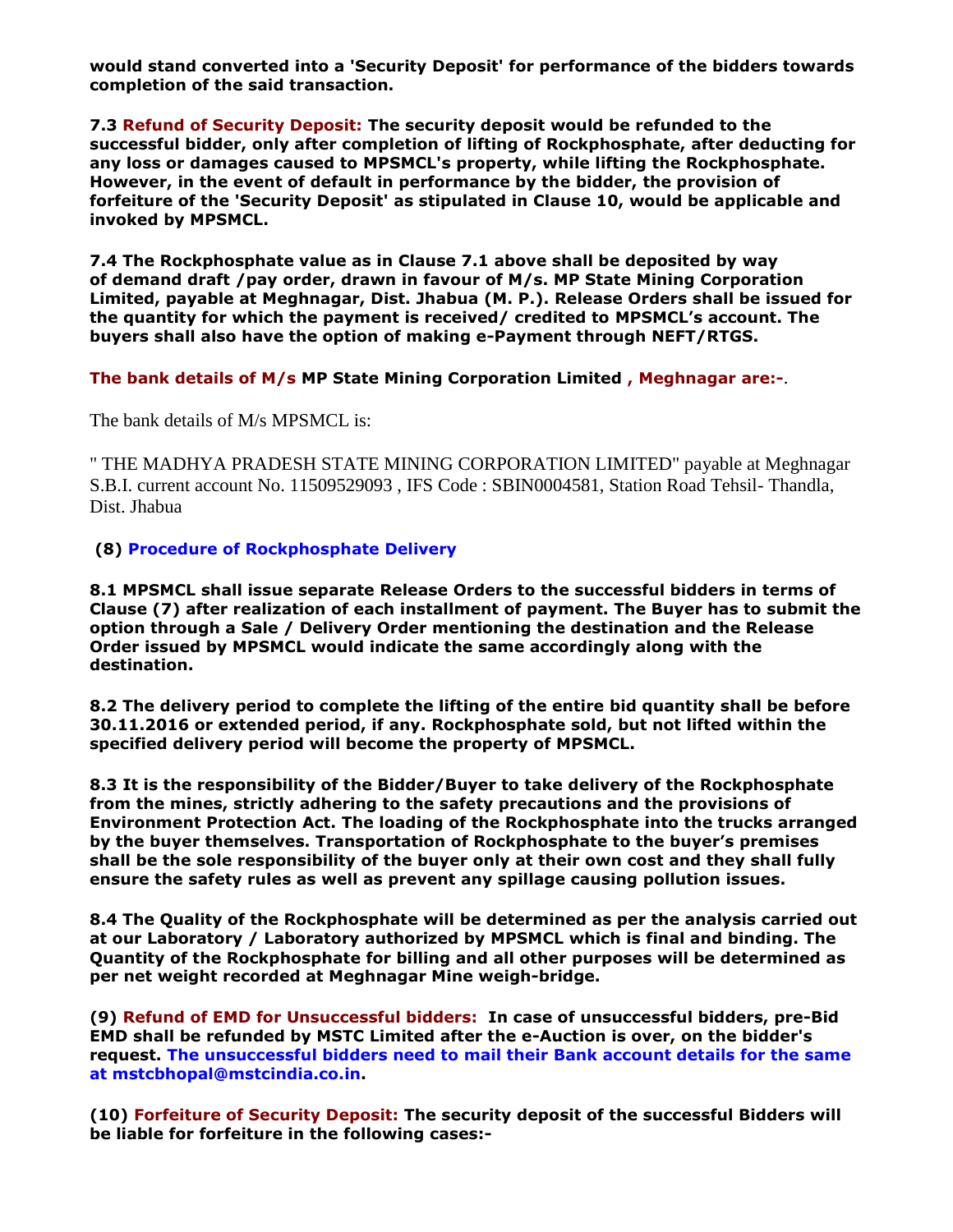**10.1 If the successful bidders do not lift the bid quantity within the stipulated period, the security deposit @ Rs.100/- per MT for the unlifted quantity would be forfeited.**

**10.2 If the Buyer denies taking the material in writing after issuance of Release Order, security deposit @ Rs. 100/- per MT equivalent to the unlifted quantity shall be forfeited.**

**(11) Refund of Rockphosphate value: The balance Rockphosphate value of the unlifted quantity after the expiry of the validity period for supply of Rockphosphate and completion of required commercial formalities shall be refunded subject to forfeiture of security deposit if required, in terms of the forfeiture clause as above.**

### **(12) ROYALTY, TAXES AND DUTIES:**

**12.1 The Bidders Should Give Their Bids Exclusive Of Royalty, NMET, DMF, Loading Charges, sales tax and interest, etc, if applicable. Royalty/Sales Tax/Tax Collection at source as per the prevailing tariff wherever applicable at the time of delivery on the sale of material covered under e-Auction shall be borne by Successful Bidder/Buyer.**

**12.2 Sales Tax / VAT shall be charged extra as applicable. 'C' forms are to be submitted in advance. 3 % CST amount shall be retained in cash till receipt of 'C' form.**

**12.3 Any revision in duties, taxes, levies, statutory dues etc. by the Govt. shall be passed on to the buyers.**

#### **(13) General Terms & Conditions:**

**13.1 The Rockphosphate procured under e-Auction is for use within the country and not for Export.**

**13.2 All terms and conditions of Scheme are subject to force majeure conditions as applicable.**

**13.3 Bidders must always ensure to keep their email address valid. In any case Buyers cannot be absolved from fulfilling the responsibility of compliance of any of the terms and conditions herein including payment terms due to non-receipt of emails from MSTC Limited.**

**13.4 Bidders must be extremely careful to avoid any error in bidding (whether typographical or otherwise) and they are fully responsible to check and rectify their bid before submitting their Bid into the live-Auction floor by clicking the "Bid" button.**

**13.5 There is no provision for bidding in decimals. The Bidder shall be solely responsible for all consequences arising out of the bid submitted by them (including any wrongful bidding by them) and no complaint/representation will be entertained by MSTC Limited/ MPSMCL in this regard.**

**13.6 The decision of the Competent Authority of MPSMCL in matters related to this e-Auction shall be final and binding on the bidders/Buyers.**

**13.7 The bidder/buyer shall have to satisfy themselves regarding the quality of Rockphosphate and make their offer accordingly. No plea of misunderstanding or ignorance of conditions put forth subsequent to any confirmation of sale shall be accepted. The principle of "CAVEAT EMPTOR" (let the buyer be aware) will apply.**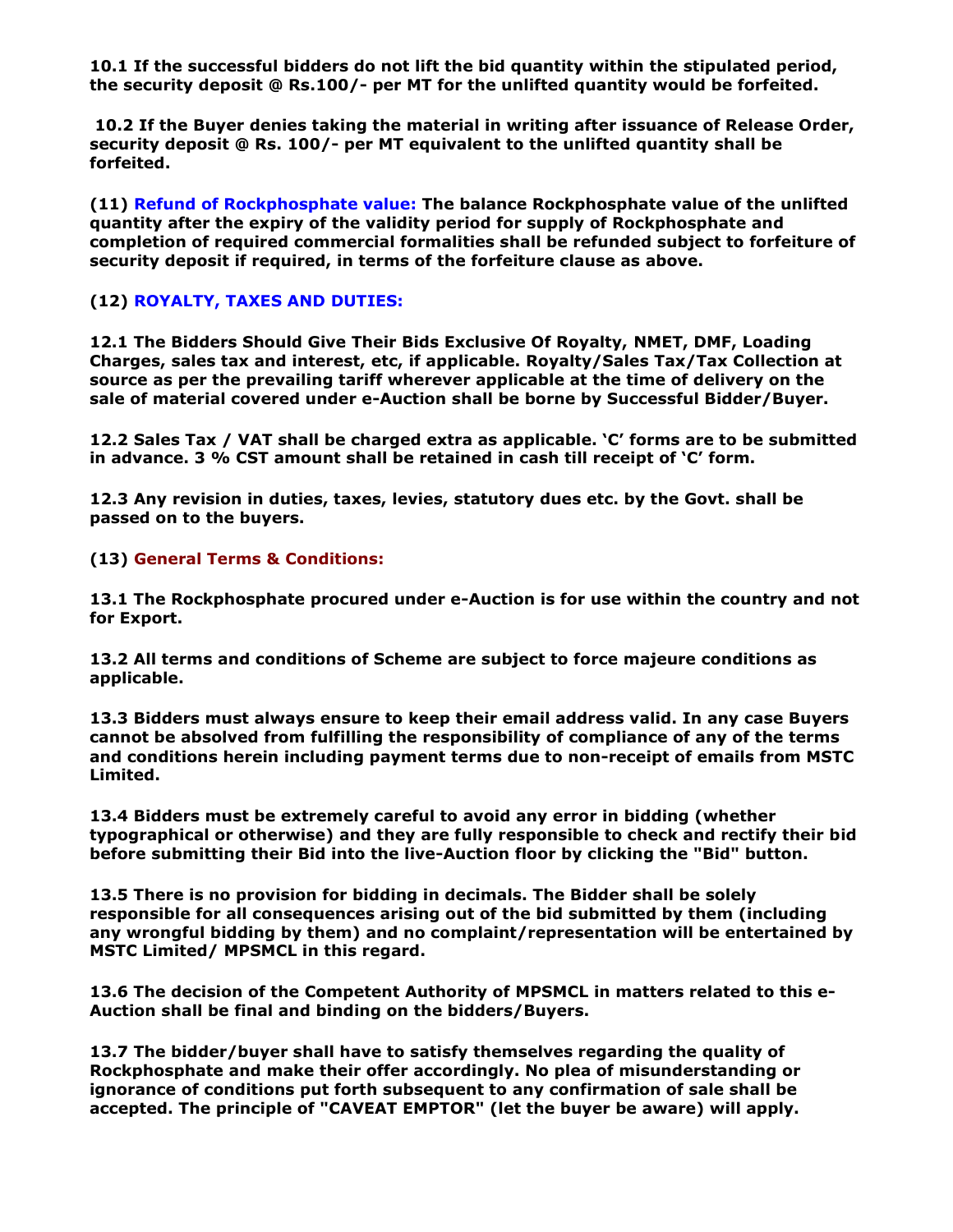**13.8 The dispatches are on Ex-Mines basis. Claims on Quality or Quantity beyond dispatch point shall not be entertained.**

**13.9 MPSMCL / MSTC Limited reserves the right to cancel the sale of Rockphosphate under this e-Auction from any location in part or whole at any stage at its sole discretion without assigning any reason thereof and no party shall have any right whatsoever to raise any claim in that regard on that count.**

**13.10 MPSMCL/MSTC LTD. reserves their rights to amend/modify/reject the auction deal in full/part and reserves the right to further modify/amend and revise the terms and conditions contained herein in full or in part at any point of time and no party shall have any right, whatsoever to raise any claim in that regard on that count.**

**13.11 Sale under each e-Auction shall be an individual, independent, unique and complete transaction.**

**13.12 MPSMCL/MSTC will not be in any way responsible for failure to deliver the material due to cause beyond their control such as strike, lockout, cessation of work by labourers, shortened hours, act of GOD or other causes or other contingencies whatsoever. In case of such force majeure conditions, the period of delivery shall automatically get extended proportionately. The bidder/buyer shall not be entitled to cancel the contract on these grounds.**

**13.13 CONDUCT DURING DELIVERY: Bidder/Buyer shall solely be responsible for movement and proper behavior of their deputies, agents, and laborers within MPSMC Limited's premises. If any damage caused to MPSMCL's property, the buyer is responsible to make good such damage to the satisfaction of MPSMCL, and the decision of MPSMC Limited, in this regard shall be final and binding.** 

**13.14 STATUTORY AND SAFETY CONDITIONS: Before commencement of delivery operations, the buyer shall take group insurance for the workers under his control, which will not only cover fatal accidents, but also injuries, which may or may not result in partial or permanent disablement. The copy of cover note for insurance shall be submitted in the MPSMCL's office.**

**13.15 COMPLIANCE WITH LABOUR LAW AND SAFETY RULES: During the delivery period, the workers employed by the buyer within the mines premises will be governed by the Labour Laws and Rules, Factory Act, Provision of EPF Act 1951 and MPSMCL's Security and Safety Rules as applicable.**

**13.16 ACCIDENTS ETC. TO BUYERS LABOURER: MPSMCL/MSTC will not be responsible at any point of time for any injuries caused to the workers engaged by the buyer due to accident within the Meghnagar Rockphosphate Project premises or at the place of work and the bidder/buyer will make transport facility to the accident victims to the hospital and give proper arrangement for medical attention and treatment to his labourers and their representative. The bidder/buyer will be solely responsible for any claim arising out of the employment, injuries to labourers in the course of employment under any statute. It is the responsibility of the bidder/buyer to provide necessary safety appliances like hand gloves, helmet, boots etc to the labourers who are engaged for handling of the goods.**

**13.17 During delivery, if any of the labourers are found not wearing the proper safety appliances; they will not be permitted to carry out the delivery works and will be sent out of Meghnagar Rockphosphate Project premises. MPSMCL reserves its right to stop the delivery work, if it is carried out in an unsafe manner.**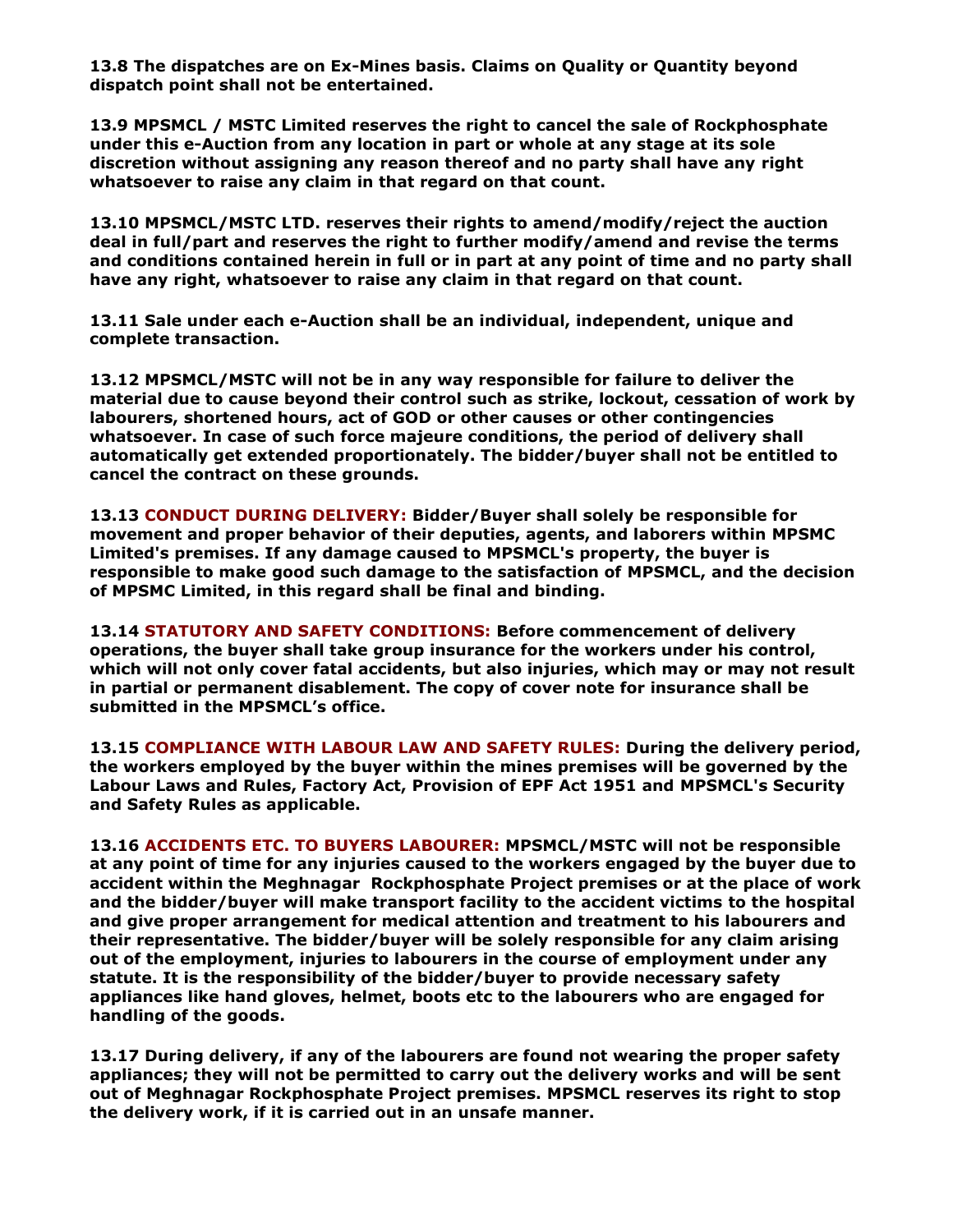**13.18 Bidder/buyer shall arrange their own trucks/dumpers, and shall make their own arrangement for transportation of the material under supervision of authorized official of the MPSMCL.**

**13.19 The authorisation for the men and material has to be obtained from the Mines Manager or his authorised officer.**

**13.20 The buyer shall observe all statutory and safety measures. The suggestions given by the Mines Manager, Meghnagar Mines, MPSMCL shall be scrupulously followed. All the labourers engaged by the buyer must wear safety kits like helmet, shoes, safety belts, gloves, etc. without which the entry is prohibited. The buyer has to make his own arrangements for accommodation and canteen facilities for his workers.**

**13.21 BLACKLISTING: If it is found that the bidder/buyer is not following the terms and conditions of payment/delivery or other conditions of the auction and also indulging in any malpractices either himself or by his agents, deputies or observer, such bidder/buyer are liable to be blacklisted and appropriate action will be taken as deem fit by MPSMCL/MSTC.**

**13.22 No interest will be paid to the bidder/buyer on the amount paid or deposited by him and on the amount refundable to him if any.**

### *13.23 - NIL*

**13.24 Removal, loading and transportation of Rockphosphate will be allowed with the specific permission obtained from MPSMCL's officers authorised byMines Manager MPSMCL. The safety precautions and procedures shall be stringently followed by the buyer.**

**13.25 No Delivery of material will be given on holidays observed by MPSMCL. All deliveries will commence from 7:00A.M. and close at 7:00 P.M. MPSMCL may change the delivery time of material depending upon the site conditions. The bidder/buyer should intimate in writing in advance as to when vehicle will come for taking out the materials. The Lorries authorised by the officer-in-charge of Meghnagar alone will be permitted inside the Mines area for loading of the material. For the entry of vehicles in the Mines area, which is covered in the project area, the statutory obligations like valid driving license, road tax details, brake check up clearance, etc. shall be submitted to the officer authorized by the Mines Manager, MPSMCL and their permission is to be obtained. If the bidder/buyer comes without prior written intimation and permission as above, the MPSMCL has got the right to return the vehicle without loading and bidder/buyer cannot claim for any loss towards the same. The loaded trucks/dumpers shall be permitted to move out of the Mines area after Weighment and completion of formalities at Weighbridge, Meghnagar Mines MPSMCL. After loading Rockphosphate, if the gross weight is found more than the permitted weight, the vehicle will be sent back for unloading the excess quantity to Stock Yard. If it is less, the vehicle can go for reloading the balance quantity. The spillage of Rockphosphate from the Truck near the weigh bridge shall be cleared by the buyer then and there. The empty trucks shall also be fully cleared by the buyer before taking weight.**

**Note:- Apart from terms and conditions mentioned here, the buyer shall also be bound by the terms and conditions mentioned in the Release Order.**

**13.26 The material will be delivered only to the successful bidder/buyer or their authorized representatives. If the successful bidder/ buyer desires to authorize a representative or an agent for delivery, in such case the bidder/buyer shall produce suitable authorization letter authorizing his representative or agent to lift the materials from MPSMCL's premises.**